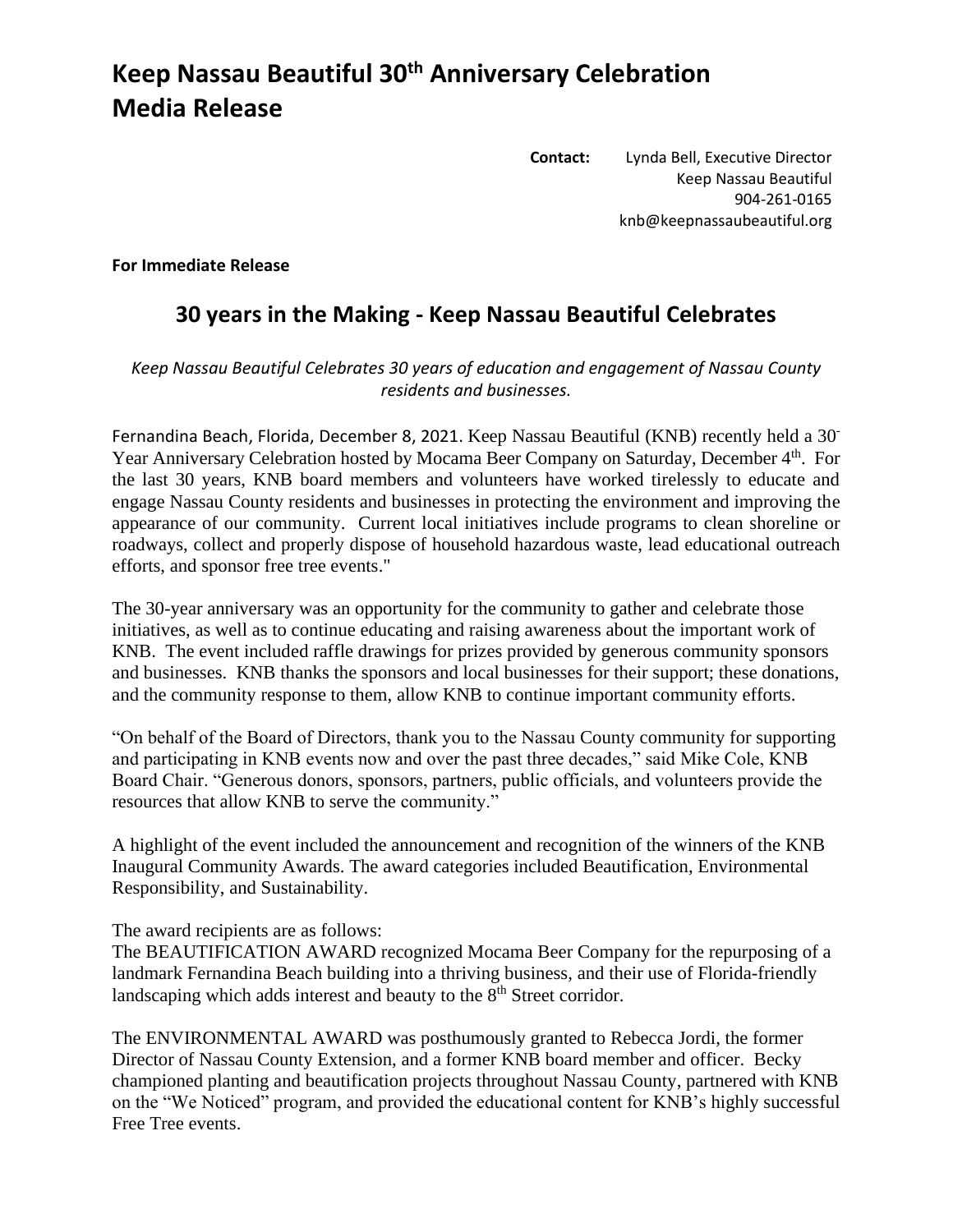The SUSTAINABILITY AWARD was presented to White Oak Conservation. They exemplify the award criteria by saving endangered wildlife through sustainable breeding, education, and responsible land stewardship. White Oak partners with KNB and the St Marys Riverkeeper in the annual St. Marys River Cleanup, leads multiple Adopt A Road quarterly cleanup events, and provides supplies that allow KNB to reduce its use of plastic trash bags.

"Congratulations to the award winners. By your example, others may be inspired to join us in keeping our community clean, green, and beautiful," said Josh Baker, KNB Board Chair-elect.

To get involved or learn more about KNB programs, 904-261-0165 or [knb@keepnassaubeautiful.org](mailto:knb@keepnassaubeautiful.org)



Photo: Michael Ritter Photography. Current and former KNB Board Members and Staff. Pictured left to right, Len Kreger, Lynda Bell, Mike Cole, Karen Klima, Sheila Page, Jean Mauldin, and Josh Baker.



Photo: Michael Ritter Photography. KNB Inaugural Sustainability Award presented to White Oak Conservation. Pictured left to right, Lynda Bell, Brandy Carvalho, Mike Cole, Jean Mauldin, and Josh Baker.